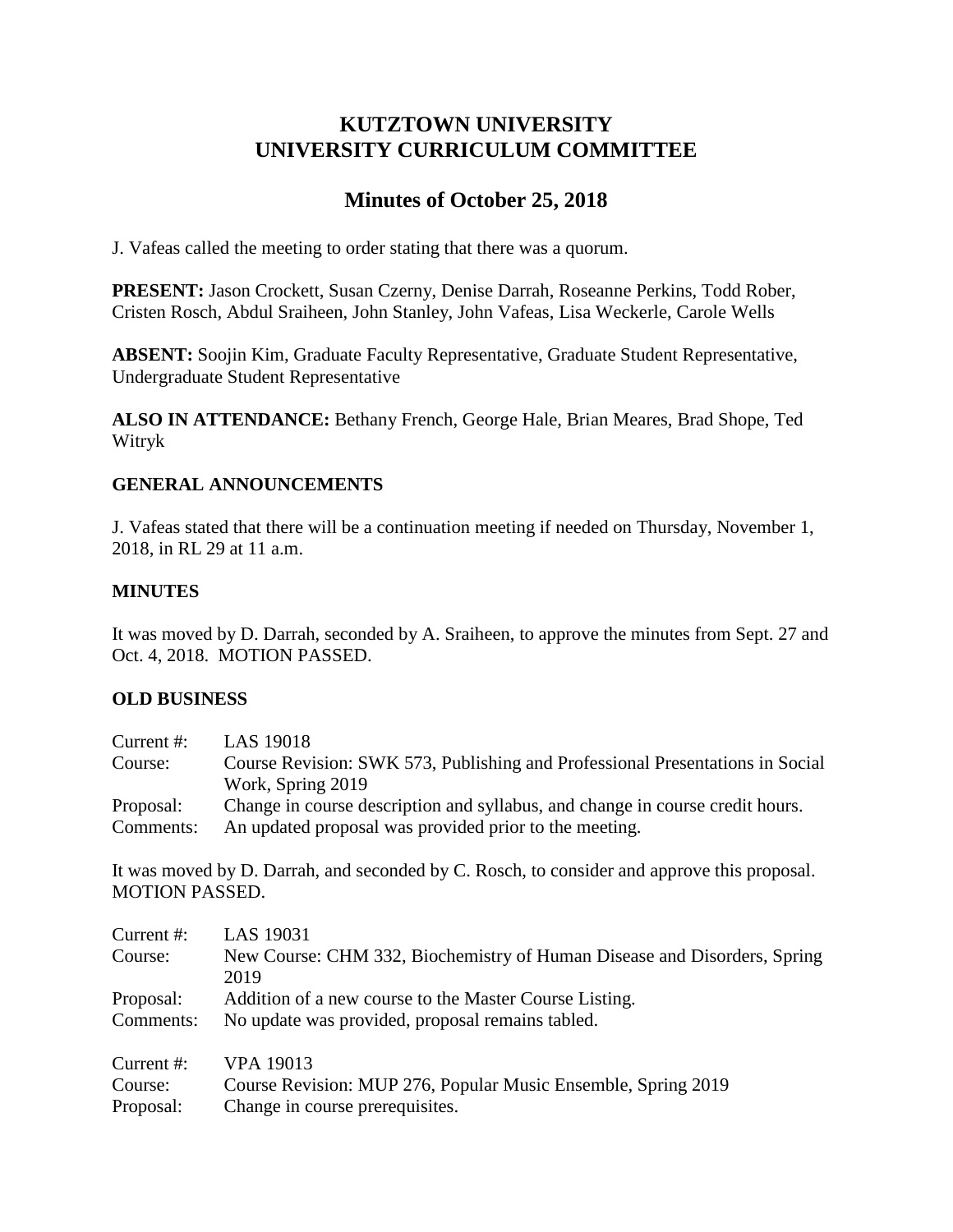Comments: T. Rober was present to speak to this proposal. T. Witryk noted that he had communicated with Visual & Performing Arts and the issues noted at the previous meeting has been resolved. The prerequisites for this course will not require an audition.

It was moved by D. Darrah, and seconded by T. Rober, to consider and approve this proposal. MOTION PASSED.

#### **NEW BUSINESS**

### **College of Liberal Arts & Sciences**

| Current $#$ : | LAS 19015                                                                        |  |
|---------------|----------------------------------------------------------------------------------|--|
| Program:      | New Program: MPA with Criminal Justice Concentration, Fall 2019                  |  |
| Proposal:     | Addition of a new master's program.                                              |  |
| Comments:     | G. Hale was present to speak to this proposal. C. Wells recommended tabling this |  |
|               | proposal, stating that the CRJ 500-level courses were unclear. J. Vafeas stated  |  |
|               | that CRJ was encouraged to move courses from the 400-level to the 500-level, but |  |
|               | that those need to be submitted to UCC as proposals for approval to officially   |  |
|               | change the numbers                                                               |  |

It was moved by D. Darrah, and seconded by C. Rosch, to consider and approve this proposal. It was moved by C. Wells, and seconded by A. Sraiheen, to table this proposal. MOTION PASSED.

| Current $#$ : | LAS 19038                                                                         |  |
|---------------|-----------------------------------------------------------------------------------|--|
| Course:       | Course Revision: CRJ 320, Evidence, Fall 2019                                     |  |
| Proposal:     | Change in course prerequisites.                                                   |  |
| Comments:     | J. Crockett was present to speak to this proposal. The effective date was changed |  |
|               | from Spring 2019 to Fall 2019.                                                    |  |

It was moved by A. Sraiheen, and seconded by D. Darrah, to consider and approve this proposal. MOTION PASSED.

#### **College of Business**

| Current #:<br>Course:<br>Proposal: | <b>COB 19021</b><br>Course Revision: FIN 350, Financial Management, Fall 2019<br>Change in course prerequisites.                                                                                                                                                                                                              |
|------------------------------------|-------------------------------------------------------------------------------------------------------------------------------------------------------------------------------------------------------------------------------------------------------------------------------------------------------------------------------|
| Comments:                          | The effective date was changed from Spring 2019 to Fall 2019. T. Witryk noted<br>that the prerequisite was clearly written. J. Vafeas noted that there was no<br>Assessment section included with this proposal, and B. French stated that this<br>proposal was submitted prior to the memo going out requiring an Assessment |
|                                    | section. The committee decided to allow this proposal to pass without the<br>Assessment section due to the timing.                                                                                                                                                                                                            |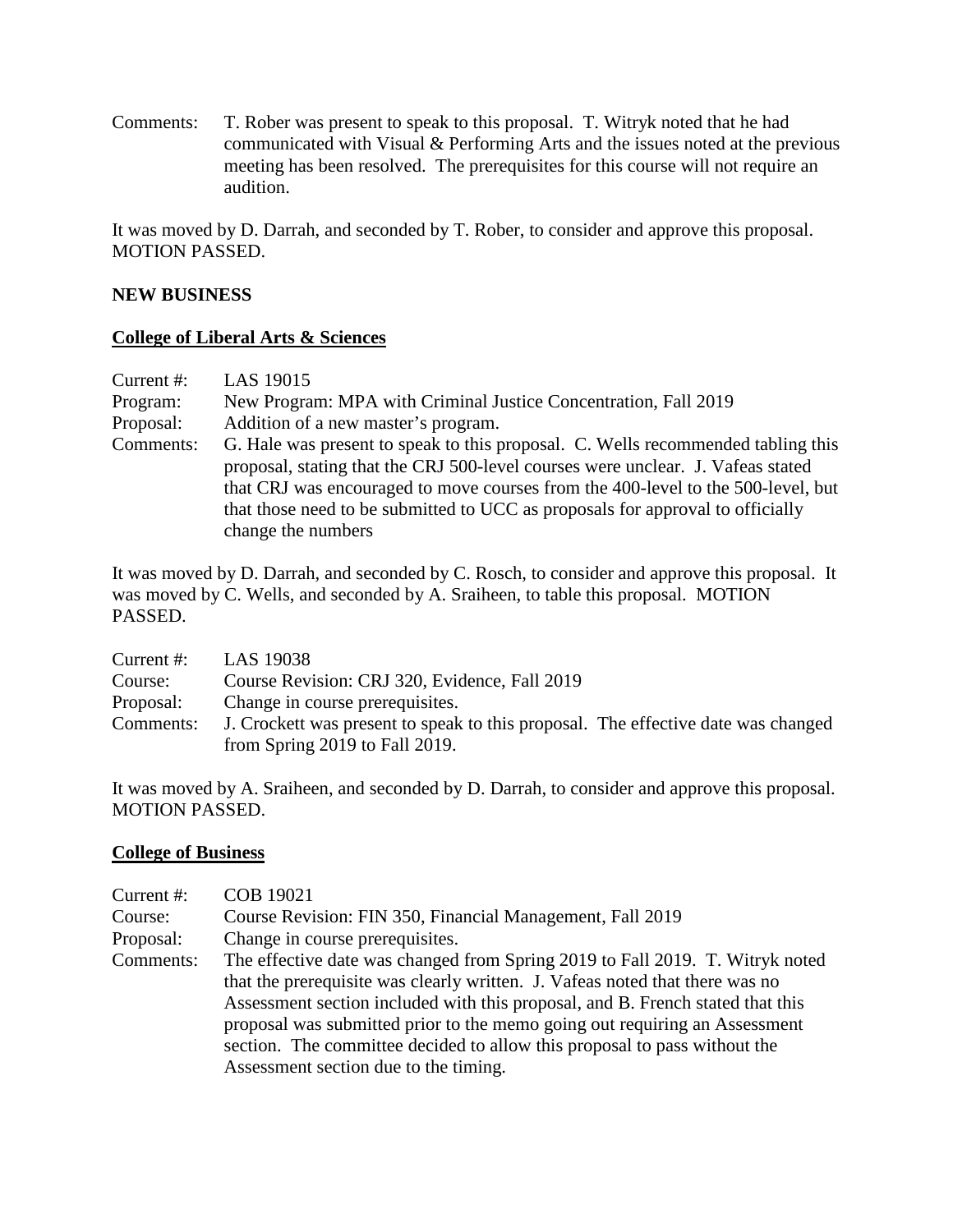It was moved by T. Rober, and seconded by A. Sraiheen, to consider and approve this proposal. MOTION PASSED.

#### **Distance Education Offerings**

| Current $#$ : | COE 19006                                                                        |  |
|---------------|----------------------------------------------------------------------------------|--|
| Course:       | Distance Education Offering: COU 538, The Addicted Family, Winter 2019           |  |
| Proposal:     | Request to offer course via Distance Education.                                  |  |
| Comments:     | A. Sraiheen questioned the effective date of Winter 2019, and T. Witryk stated   |  |
|               | that this course is already listed as a Distance Education course for the coming |  |
|               | Winter term, but needs the DE component passed at UCC.                           |  |

It was moved by D. Darrah, and seconded by T. Rober, to consider and approve this proposal. MOTION PASSED.

#### **Assessment**

| Current #: | <b>UCC 19002</b>                   |
|------------|------------------------------------|
| Course:    | Assessment Policy & Procedure      |
| Proposal:  |                                    |
| Comments:  | This is in review of the memo from |

om the Provost. J. Stanley asked if the Assessment section is a requirement for the Gen Ed proposals; J. Vafeas said no. All proposals for new courses/programs and course revisions or program revisions must has Assessment section to be reviewed at UCC. Assessment should be vetted at the College Curriculum level. Questions were raised about reasons for changing or offering particular courses. C. Wells stated that this is not the same university, and that faculty cannot just offer a course because you like it or want to teach it, but that they need to show how it will benefit students' course of study and how it will fit in the program. J. Vafeas noted it could be also to expand topics for accreditation. Committee members had several questions, and requested examples and guidance for departments to follow, especially those departments without accrediting bodies. T. Rober asked if all Assessment memos need to come from the department chair, J. Vafeas responded that they need to come from the department. J. Vafeas also noted that evidence can come based on what is required from accrediting bodies, information from 5-year reviews, President/Provost directives, etc. J. Vafeas referred committee members to contact Krista Prock, Director of Assessment, to get answers to some more detailed questions. C. Rosch asked if this info would be posted on the web page, and J. Vafeas notes this is in progress.

It was moved by C. Wells, and seconded by C. Rosch to consider and approve this proposal. MOTION PASSED.

Current #: UCC 19003 Course: UCC Cover Sheet Edits Proposal: Policy Revision.